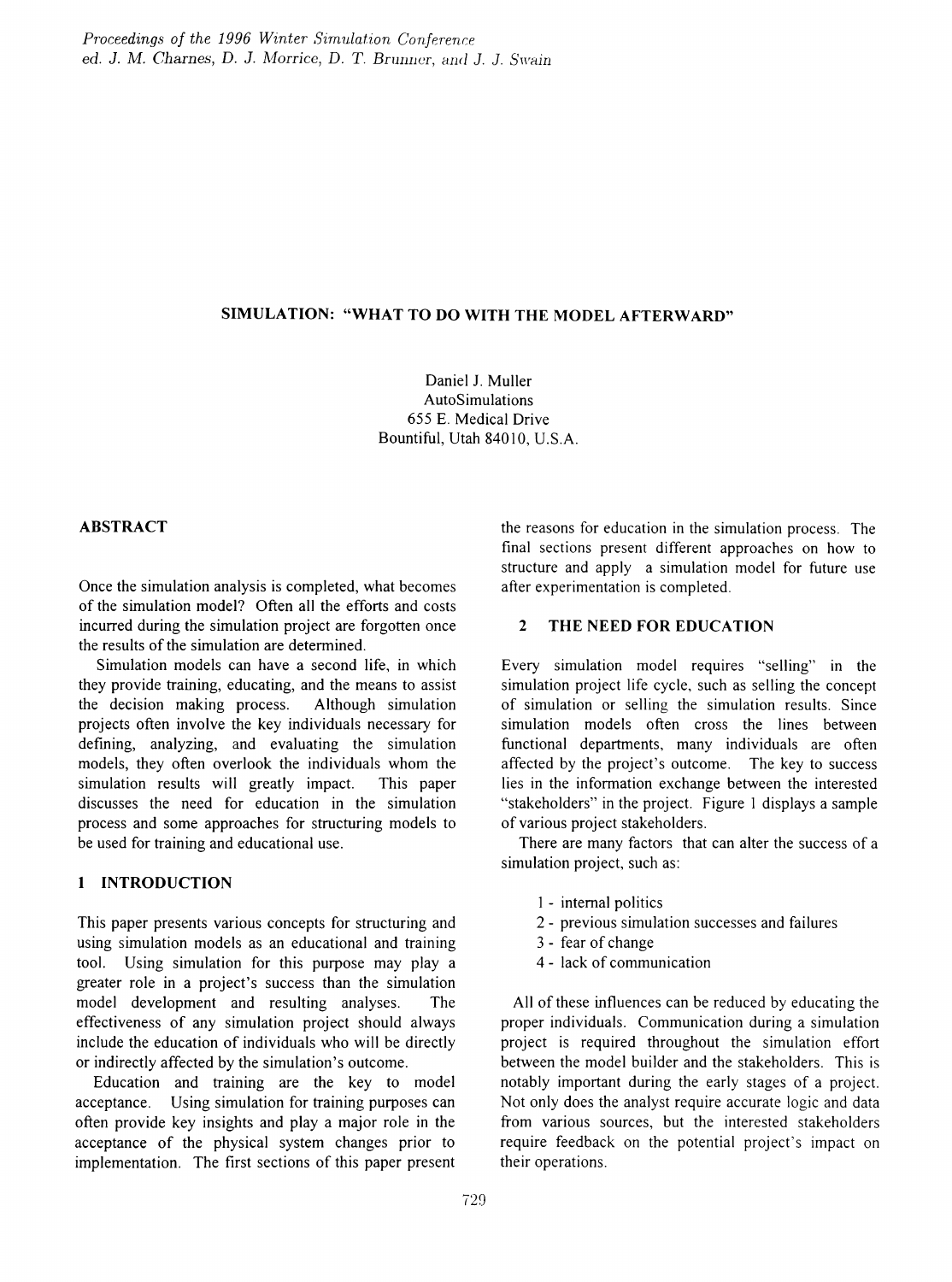

Figure 1: Various Simulation Project Stakeholders

The following section describes how simulation can be used to educate different parties based on individual responsibilities.

#### **3 CONVEYING SIMULATION BENEFITS**

When the boundaries of a simulation project are clearly defmed, it should be the responsibility of the project manager to coordinate the efforts of the necessary individuals. The objectives and requirements of the simulation should be presented and documented. Key points addressing each person's role and the impact the project could have on their respective operations should be highlighted.

In educating these key individuals, certain concepts should be stressed relative to the simulation effort. Some of the points listed below can serve as a guideline in the education process:

- 1. Preview System Changes. Through the use of graphical simulation, everyone can observe the impact of the expected system's operations, thus reducing the uncertainty associated with a new concept.
- 2. Acceptance of Change. Simulation bridges the gap between the unknown and the real world. Individuals can foresee the effects of

change on their respective systems, thus allowing them to accept and understand change.

- 3. Insurance Policy. Simulation provides an insurance policy against making a costly mistake when large capital expenditures are involved.
- 4. Project Feasibility. Simulation can be used to evaluate the feasibility of a concept to ensure the equipment performance and design criteria are accurate.
- 5. Project Confidence. Simulation provides a level of confidence necessary to take the project results towards implementation.

The results of the simulation project may result in the implementation of new and automated equipment, operating philosophies, operator task assignments, or material handling procedures. Subsequent to the implementation of these system changes, the education of employees is required to assure a successful operation. Using the simulation model to assist in the training and education of key individuals on the effects of system changes can greatly assist at this phase of the project.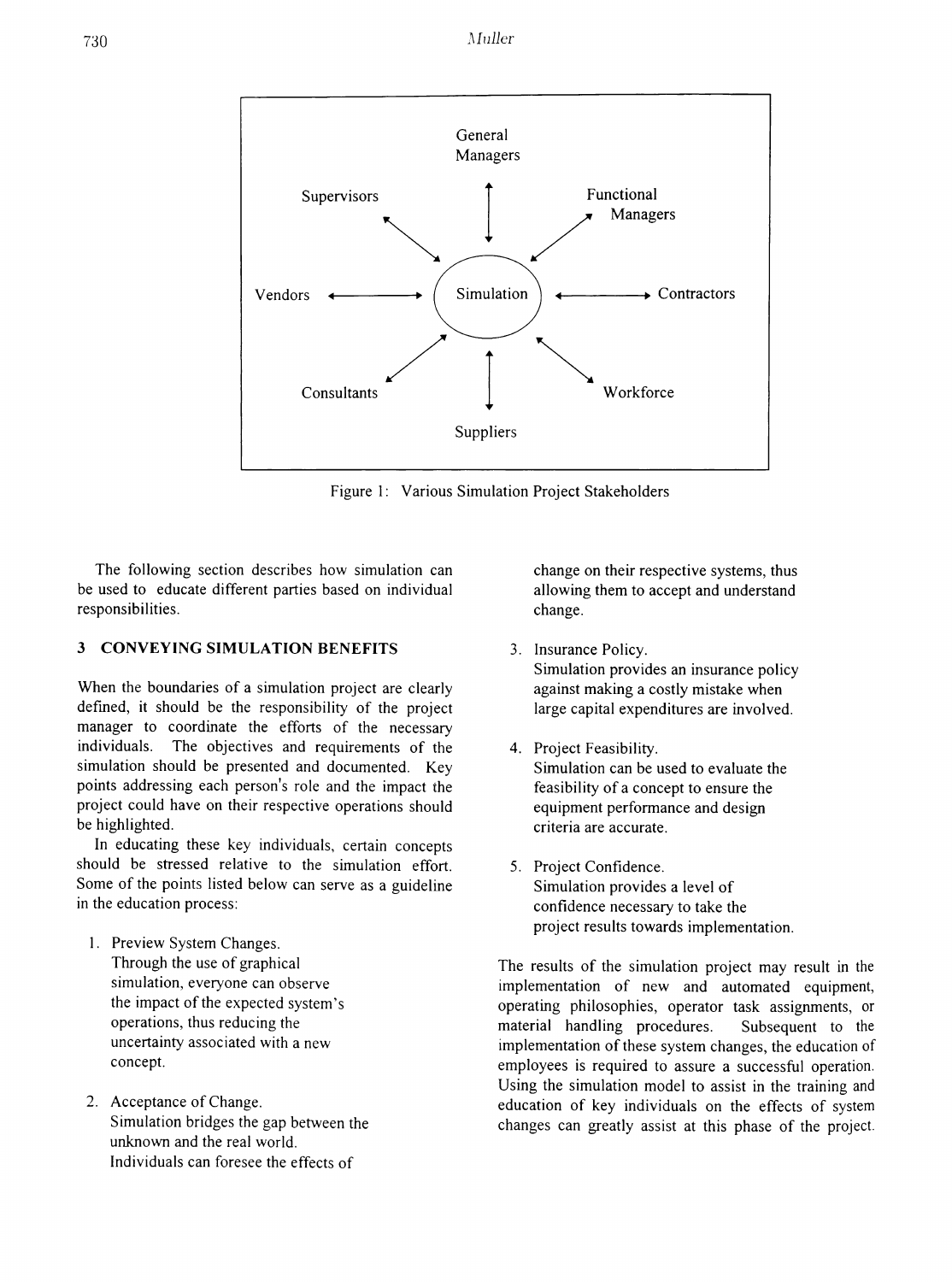# **4 DESIGNING INTERACTIVE MODELS**

Prior to developing any simulation model, it is important to plan for model-user interactiveness. Many individuals associated with the simulation effort are not simulation modelers, nor do they necessarily understand the simulation process. Their vested interests lie in how the project results will impact their respective areas. By planning ahead, a model can be developed to support the education, training, and transfer of information to these of key individuals. By planning user involvement, an analyst can increase the likelihood of model acceptance.

In developing a model for individuals who may not fully understand the simulation process, the need to create easy interactive capabilities should be a high priority. Creating an interactive model for the sole use of demonstration and execution by non-simulation experts is well worth the effort. Providing this "hands-on" involvement will lead to increased model confidence and acceptance. The following are some examples of building user interactiveness:

1. Menuing System.

The simulation model could include a menuing system that permits the user to specify certain performance data. This provides the user with the ability to run what-if scenarios for specific events to understand the cause-andeffect relationships between model components.

2. Data Files.

Information used in the simulation model can be developed in data files which are read into the simulation model. These ASCII data files should be well documented so that the contents of the files are easily understood. This provides an easy way for a non-simulation expert to run experiments and what-if scenarios.

3. Model Interactive Dialogues A non-simulation expert can be easily trained to use a modeling interface or dialogue box that prompts the user to make a decision in the operation of the simulation. The user can then understand the cause and effect relationships of the system operations and unforeseen variability.

4. Equipment/Resource Failures. The model could include an interactive equipment or resource window for causing a resource breakdown. A user could see the effects of breakdowns on the system's performance and the resulting system's responses.

The above items can greatly improve the ease of use of a simulation model. Basic interactive planning does not require a large effort during the model development phase.

#### **5 THE ROLE OF ANIMATION**

The following paragraphs summarize the role of animated simulation models relative to various stockholders, for when education plays a key role in the project's success.

- 1. Management Acceptance. Since most simulation models are developed to prove a new approach, concept, or facility design change, the major concern is whether the system will meet its design requirements. Since major capital expenditures are often involved, simulations provide management the needed level of assurance for validating or invalidating the designs. Graphical models provide the visual means of presenting the system's findings to various levels of management in an efficient and expedient manner.
- 2. Equipment Venders.

Graphical simulation models can be used to educate the equipment vendors on how their systems will perform and interact under various conditions. Besides validating or correcting the equipment quantities, simulation models can help a vendor analyze the performance characteristics such as reliability, throughput and maintenance requirements necessary for a successful implementation. Through the use of graphics, vendors can visually see the effects of equipment performance and quantity on the surrounding systems.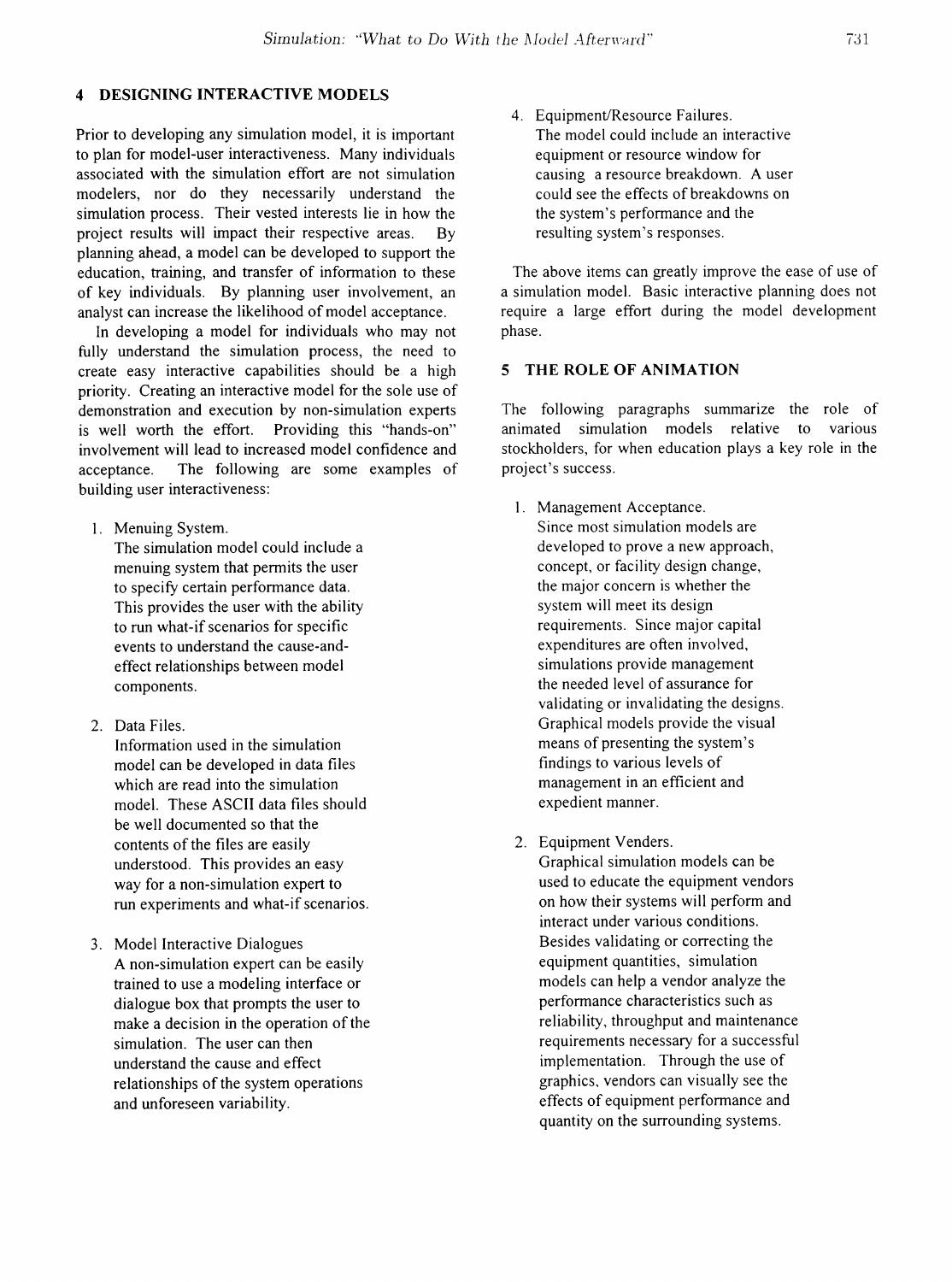3. Operator Feedback and Acceptance. Simulation models can be used to educate employees on their roles in support of system changes. Animated models can help employees accept design and system changes that will alter their operations and/or responsibilities.

Involving operators in the simulation process may supply key input and feedback on improving the system or identifying potential problems with the new concepts. This approach can only increase the acceptance of any new designs upon implementation at the shop floor level. A system that is not well received by the people responsible for its operation is destined for failure.

# 6 EDUCATIONAL AND TRAINING USES

The statistical output and project results can often hide the true potential of using simulation for educating and training. An animated model can be used in a variety of ways to convey different objectives. The following paragraphs briefly describe how an animated simulation model may be used for training and education.

- 1. Cause and Effect Relationships. An animated simulation model is an excellent way to educated people on the cause and effect relationship between system components. Since functional areas often divide individuals' responsibilities, a simulation model can be used to educate individuals across numerous physical boundaries to assist in facility improvements. This provides a quick way to communicate the effects of change within each area relative to the other.
- 2. System Response Requirements. Simulation models can be utilized to educate and train individuals on response measures assoc iated with various scheduled and unscheduled system events. A model can be used to test various preventive maintenance plans to help minimize system and equipment downtime. Also, simulation can be used to evaluate the best response during equipment failures events. An animated model can be used

to educate operators and management on the effects of schedule changes and failures through "hands-on" model interactiveness.

3. Videotape.

Videotapes of animated simulation models can be used to educate and train individuals. Videotapes pennit the analyst to highlight key performance features of a system, and they accommodate a large viewing audience. Since many large capital expenditures involve management at various corporate locations, a videotape can assist in bridge the distance and communicate the results. Also, a videotape can assist in defming and describing the material flows and functions associated with each area of a new design. This videotape can then be used to educate new employees prior to the physical system startup.

### 7 PITFALLS

Often the above approaches seem good in practice but are limited by time and schedules. Building a model with interactive capabilities does not usually add a large amount of model development time to a simulation effort. What usually takes the most effort is coordinating the schedules and allowing enough time in the project cycle to include all the key people. Various schedules, locations, and everyday responsibilities may reduce the amount of educating and training that can be applied to the project.

Another potential problem is the involvement of too many individuals in the simulation effort. As more individuals become aware of the simulation effort, often they will want to customize the effort to meet their internal objectives. This will always tend to increase the scope, schedule, and cost of simulation effort.

#### 8 SUMMARY

Education and training play a major role in every simulation project. Whether enough time exists to involve all interested and affected individuals and departments is project-dependent. The greater the communication and involvement in the simulation model across all levels of management and operations, the greater the success in the project's acceptance can be expected. Developing a user-friendly interactive model for experimentation, what-if analysis and demonstration